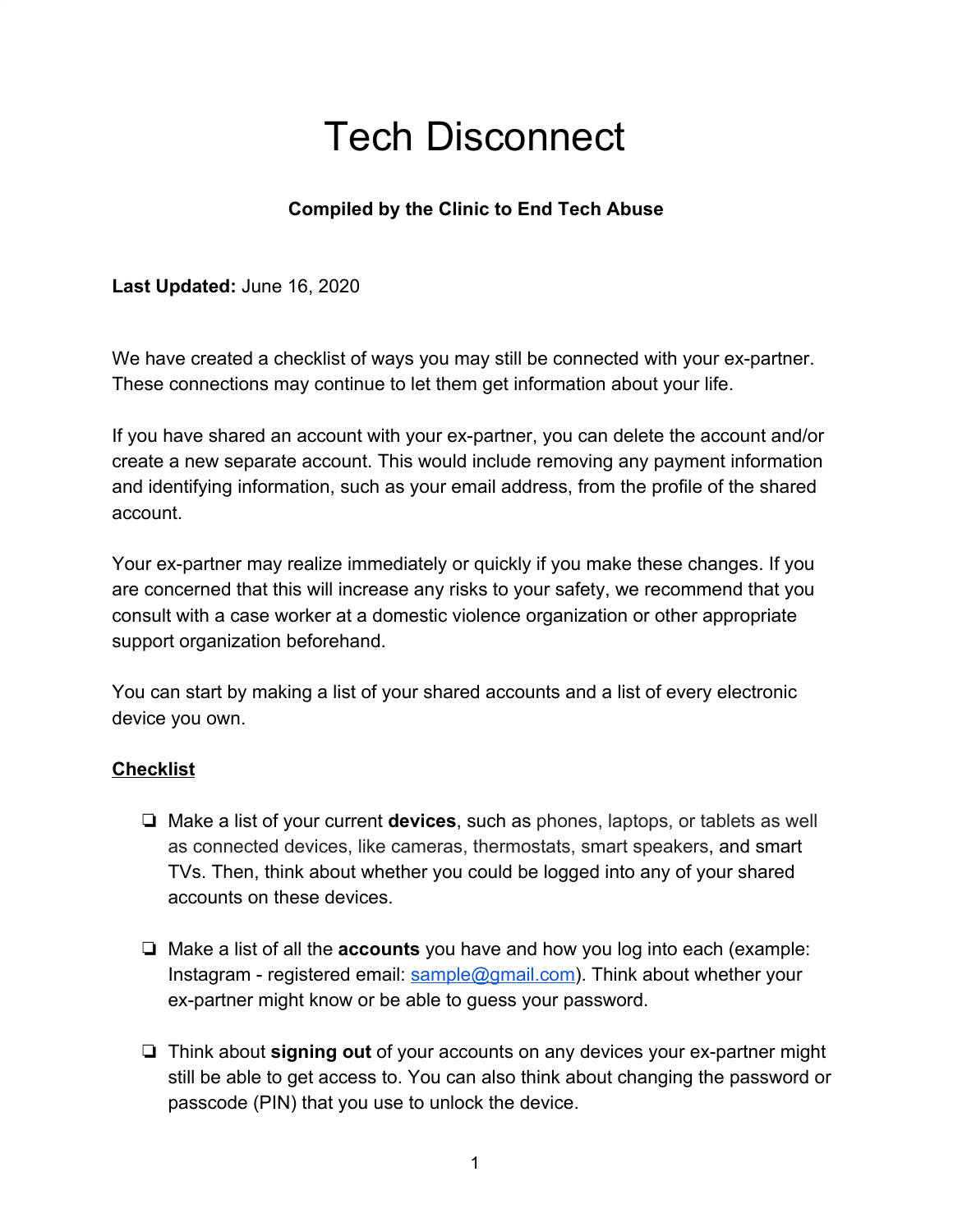- ❏ **Remove any saved passwords** in your web browsers. These are the steps to follow to check the saved passwords you might have in your web browsers:
	- ❏ In **Google Chrome**, go to the following link: chrome://settings/passwords
	- ❏ In **Firefox**, go to the following link: about:preferences#privacy

Next, scroll down until you reach the **Logins and Passwords** and click on the **Saved Logins** button.

- ❏ If you have a **Safari** window opened, click on Safari on the top left corner > Preferences > AutoFill > click the Edit button for User names and passwords > Enter your computer's password.
- ❏ Change your **passwords**. Now that you have your list of accounts, you may want to change your passwords to these accounts. A few tips:
	- ❏ A strong password is about 8-12 characters long, uses a mix of capital and lowercase letters, and uses some numbers and symbols (such as \$, &, @)
	- ❏ A good password is one that your ex-partner won't be able to guess. We recommend not using your name, any children's or relatives names, or any guessable numbers like birthdays.
	- ❏ If you have to answer security questions to get into your account, we suggest you pick answers that can't be easily guessed.
	- ❏ The following website can help you test the strength of passwords: https://password.kaspersky.com
	- ❏ There are secure password managers that can help you keep track of your passwords, which may be helpful. LastPass is one example of a password manager that you can download from Apple's App Store or Google Play Store.
- ❏ Check your **phone's privacy and security settings**
	- ❏ If you have an iPhone, go to **Settings** and then **Privacy**

You will see a list of categories, including Microphone and Camera. If you tap on one category, you will see the apps that have permission for that category (for example, apps that have permission to access your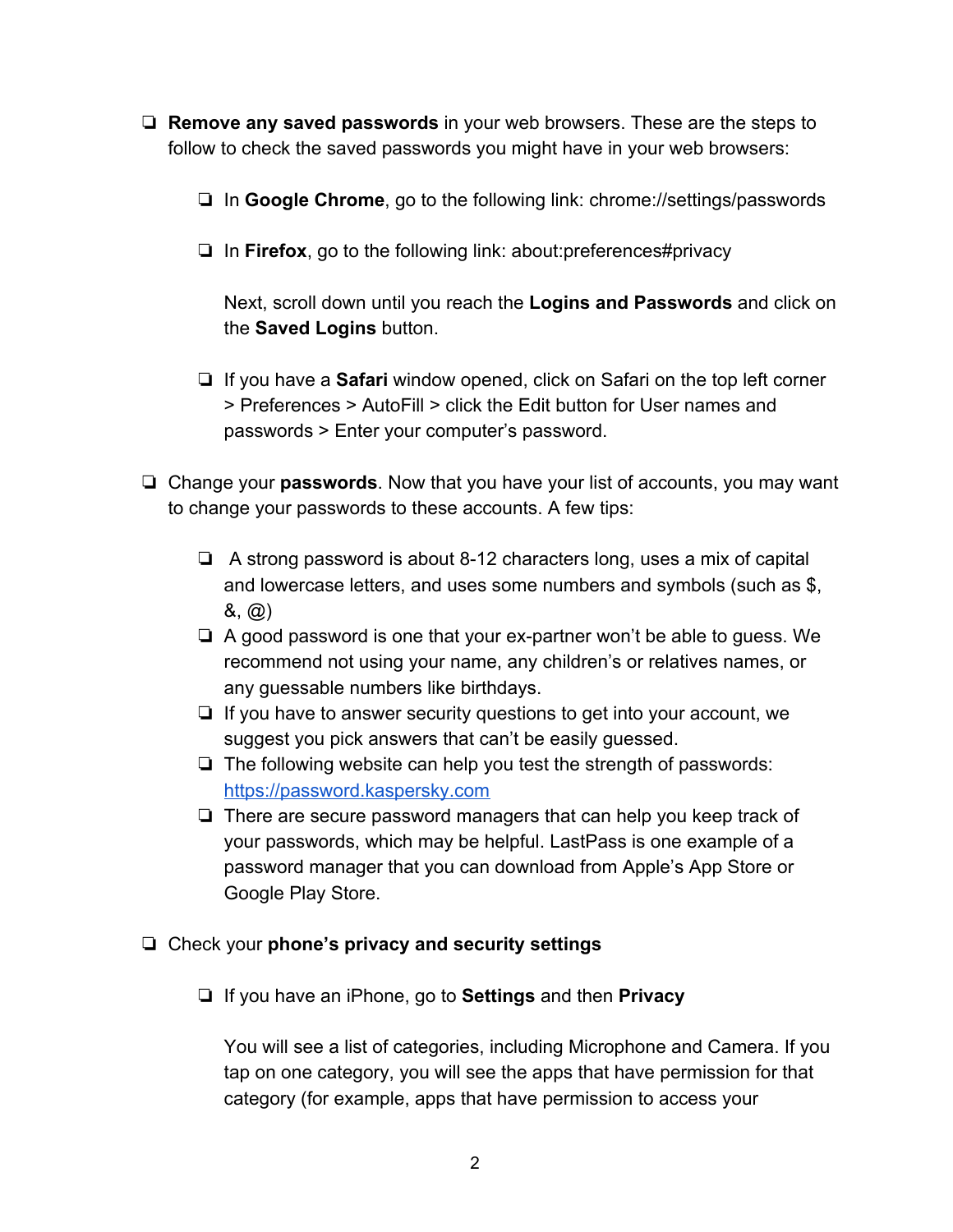microphone). In this screen, you can stop an app from having permission for a specific activity by tapping on the toggle button -- the one that looks like a switch -- and making sure it turns grey.

❏ If your phone is not an iPhone, it is probably an Android. Go to **Settings** > **Lock screen and security**

Here, you can pick a way to lock your screen (password and PIN are the recommended options). You can also check if **Unknown sources** is disabled (if it is enabled, the installation of apps outside the Google Play Store is allowed, which is a security risk for you).

To check for the permissions apps have, go to **Settings** > **Applications** and tap on an app. Then, tap on **Permissions**.

#### ❏ Check your **phone's location settings**

❏ If you have an iPhone, got to **Settings** > **Privacy** > **Location Services**

Here, you will see a list of apps that have access to your location information. If you tap on one of them, you can change its location permission. If you decide to let some apps access your location, such as a maps app, we recommend making sure you have changed your passwords for those apps or are logged in with a new, safe account.

Additionally, we recommend you to check the **Share My Location** option too. By going to **Settings** > **Privacy** > **Location Services** > **Share My Location**, you can check people who can see your location. You can stop sharing your location and -- if you like -- turn off **Find My iPhone** on this screen too.

❏ If you have an Android phone, go to **Settings** > **Location** > **App permission**. If this option is not available, go to **Apps** > **Settings** > **Applications** and tap on an app. Then, tap on **Permissions**. Check if **Location** is enabled.

For more information, we recommend you to check Google's guide on choosing which apps use your Android phone's location: https://support.google.com/accounts/answer/6179507?hl=en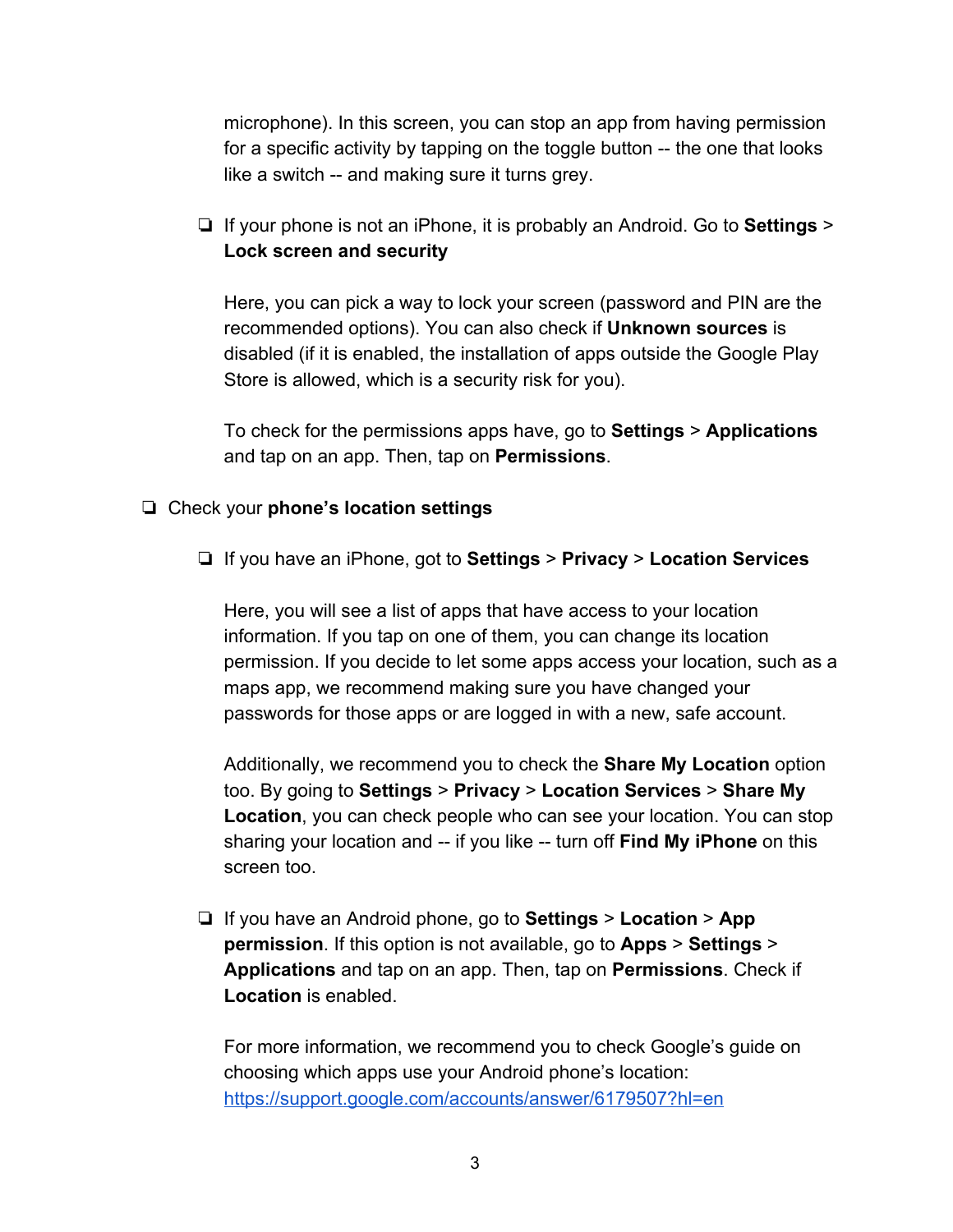- ❏ Check your **social media privacy and security settings**
- ❏ Check your **Photos Settings** to make sure you are not sharing your photos with your ex-partner.
	- ❏ If you have an iPhone, go to **Settings** > **Your name (Apple ID)** > **iCloud** > **Photos**. Make sure the **Shared Albums** option is turned off. If you had a shared album, you can remove a subscriber or delete the shared album. To do this, open the Shared Album, then go to the **People** tab. Then, select the subscriber you would like to remove and tap on **Remove Subscriber**. You might want to delete the Shared Album by tapping on **Delete Shared Album**.

For more information, we recommend you to check Apple's guide on Shared Albums in Photos: https://support.apple.com/en-us/HT202786

❏ If you have an Android phone and have the Google Photos app, we recommend you to check if you are sharing your library with your ex-partner. If you want to stop sharing your library, open your Google Photos app and tap **Sharing**. Next to your ex-partner's name tap **More**. Finally, tap on **Stop sharing your library**.

If you want to remove a partner, open your Google Photos app, tap on **Sharing** > **Your ex-partners name** > **More** > **Settings** > **Remove partner** > **Remove**.

For more information, we recommend you to check Google's guide on sharing Google Photos library with a partner: https://support.google.com/photos/answer/7378858?co=GENIE.Platform% 3DiOS&hl=en

❏ Check your **Google account settings** to see if anyone else is logged into your account. To do this, go to https://myaccount.google.com and enter your email account and password. Then, click on **Security** in the menu on the left. Finally, scroll down until you reach the **Your devices** section, which will show you the devices where you are logged in. You can click on a device to log it out -- just remember that if your ex-partner is logged in on that device, they may realize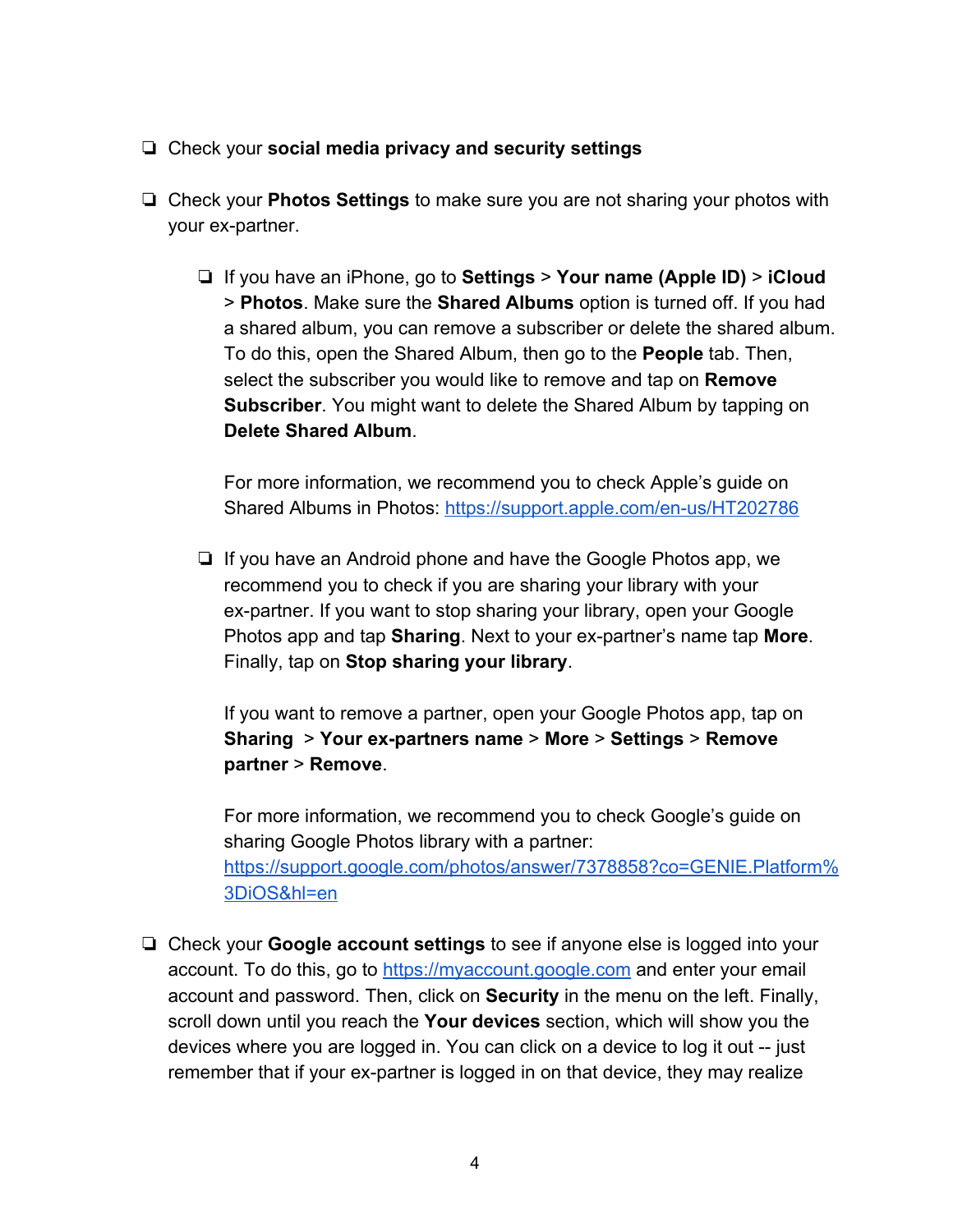immediately that you have done this.

- ❏ Check your **location settings** on other electronic devices like smartwatches, tablets, laptops etc.
- ❏ Check your **privacy settings on web browsers** (see below for instructions) Clearing the cookies, which are IDs that identify you while you navigate on the Internet, on your browser (for "all time") should log you out of all active sessions.
- ❏ You may want to set up **two-factor authentication** for all your accounts. This is an extra security step that provides more protection for an online account. By turning it on, every time you want to log into your account, you will first enter your password -- as usual -- and then a second piece of information such as a code, which you will receive via text message or an app such as Duo.
	- ❏ If you turn on two-factor authentication in any account, you should see a guide to next steps.
- ❏ **Backups** allow you to keep a copy of your data in the cloud -- but this can also make your information visible to your ex-partner if they know your sign-in ID and password. Have you set up backups for any information from your device, such as photos or notes? If you have set up a backup, check the email address that is registered and where the data is being backed up to.

For example, If you have an iPhone, go to **Settings** > **Photos**. If the **iCloud Photos** option is enabled, your phone will automatically send your photos to the iCloud account registered on your phone. Does your ex-partner have access to this account, or might they be able to guess your password?

- ❏ Check all of the apps on your devices to make sure that you recognize them. You should be able to delete any apps you don't recognize.
- ❏ If you are concerned that your children's devices may have also been accessed by your ex-partner, we suggest that you follow these same steps for those devices.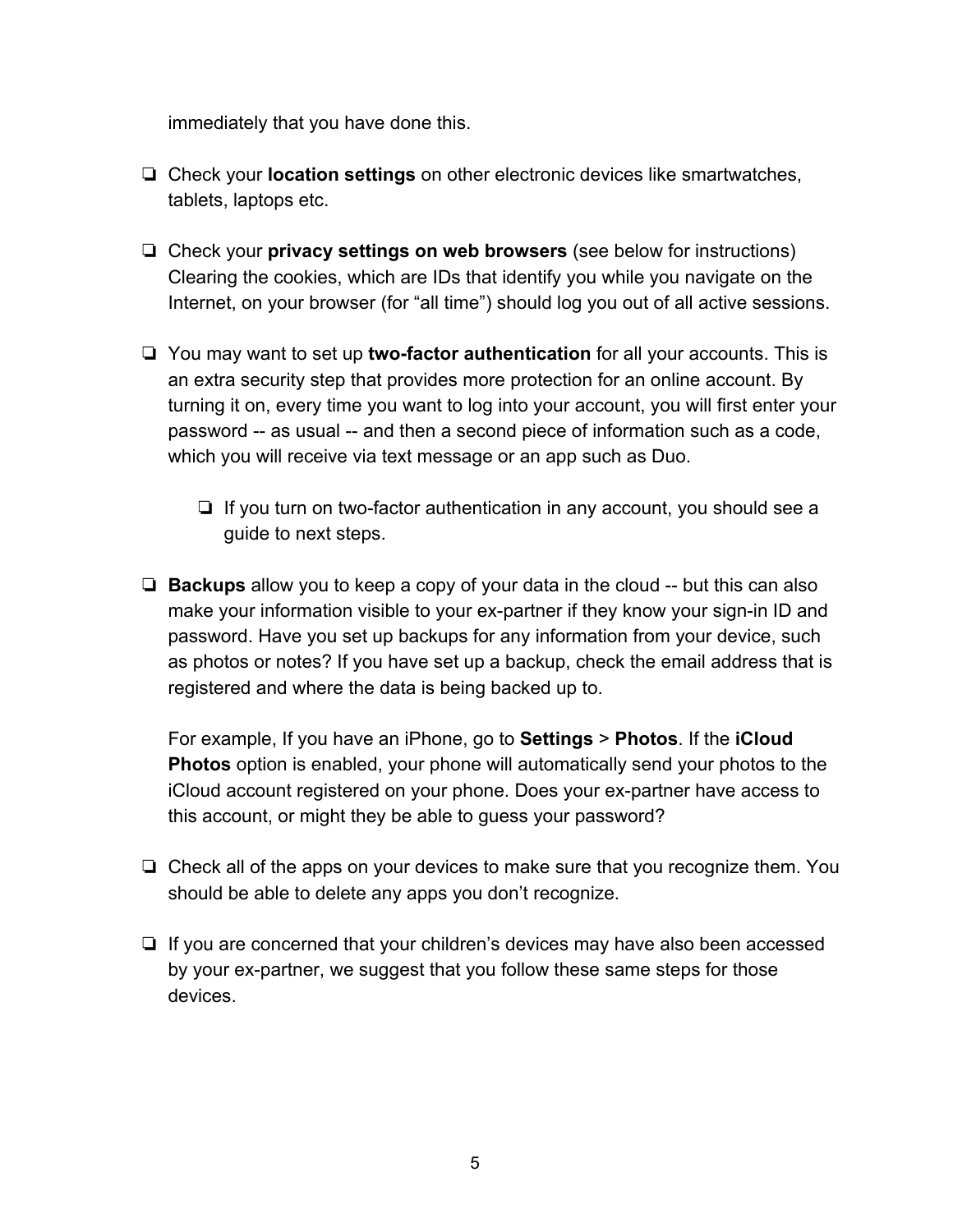#### **How-to guide to the checklist:**

# ❏ **Check your phone's location settings**

If you have an **Android** phone, you will be able to follow one of the following paths (they vary due to Android versions and phone manufacturers):

- ❏ Open **Settings**, tap **Location**, tap **App permission**, and then review the apps that have access.
- ❏ Open **Settings**, tap **Biometrics and security**, tap **App permissions**, and tap **Location**

If you have an **iPhone**, open **Settings**, tap **Privacy**, and then tap **Location Services**. First, we recommend you to tap on **Share My Location**, and then turn off **Find My iPhone** and disable **Share My Location**.

Second, in **Settings** > **Privacy** > **Location Services**, you will see a list of apps and their location access ("never," "ask next time," or "while using the app"). Review this list and make all necessary changes so that apps do not track your location every time.

Third, scroll down until you reach the end of the list of apps. Tap on **System Services**, and then tap on **Significant Location***s* (near the bottom). Turn off **Significant Locations** and tap on **Clear History**.

# ❏ **Check your privacy settings on web browsers**

# **Google Chrome**

- (1) Open Google Chrome. Click on the **three dots** at the top right corner, click on **Settings**, and select **Extensions**. Review the list of installed browser extensions. Remove any extensions you don't recognize or use, as well as those that track your location. You can check the details of a specific extension by clicking on **Details**. To remove an extension, click on **Remove**.
- (2) Open Google Chrome. Click on the **three dots** at the top right corner, click on **Settings**, and select **Privacy and security**. Clear all your browsing data using the **Clear browsing data** option. Also, check websites'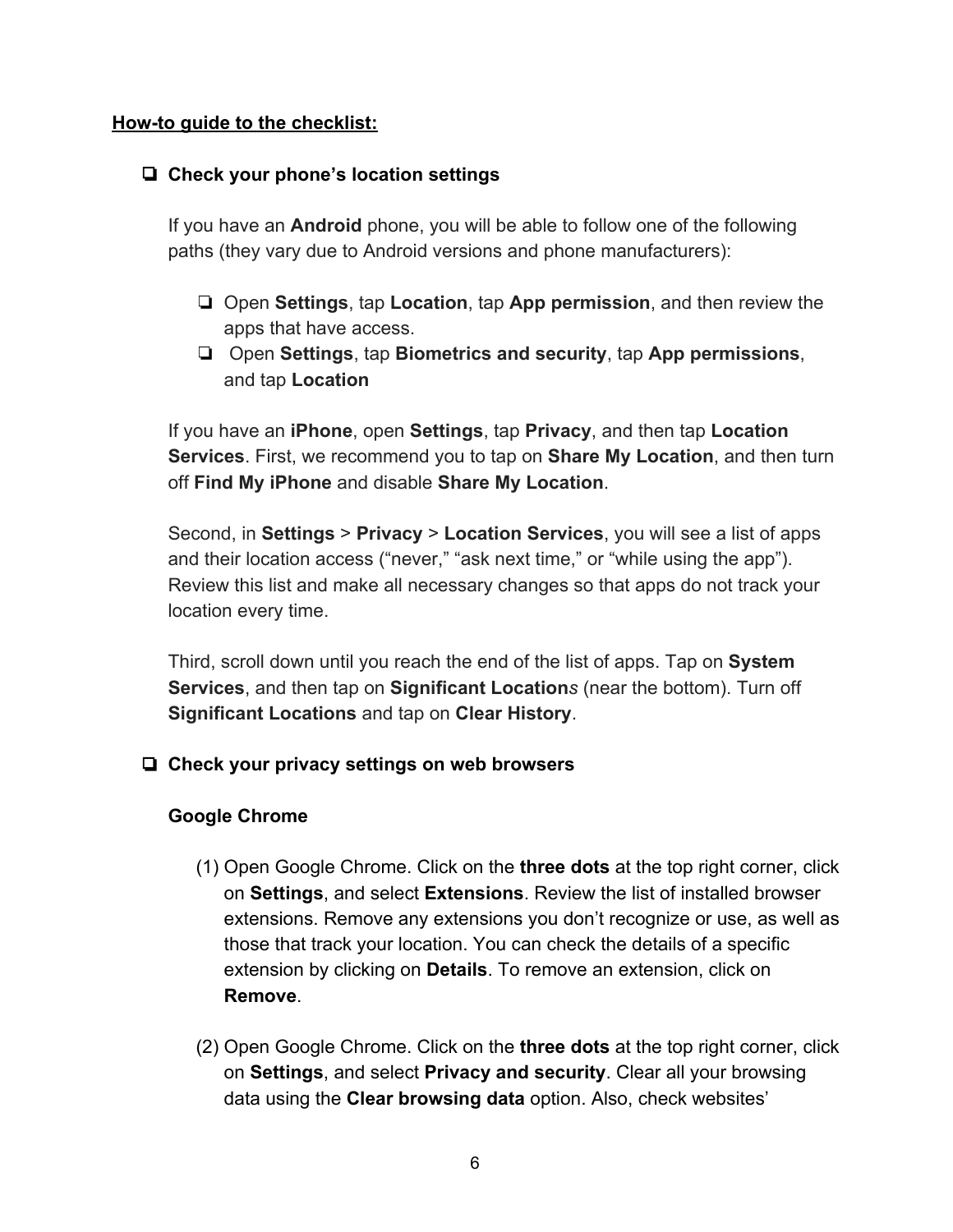permissions, specially **Location permissions**, using the **Site Settings** option.

(3) Open Google Chrome. Click on the **three dots** at the top right corner, click on **Settings**, and select **About Chrome**. Make sure your browser is up to date.

# **Additional Accounts**

Many people share different types of accounts that can provide information about your day-to-day activities. We have made a list of accounts you may have shared with your ex-partner. You can check and disconnect from any shared accounts.

# **Categories**

# **(1) Food**

- ❏ Seamless
- ❏ Grubhub
- ❏ Restaurants
- ❏ Uber Eats
- ❏ DoorDash
- ❏ Caviar
- ❏ Postmates

# **(2) Music**

- ❏ Spotify
- ❏ Pandora
- ❏ Apple Music

# **(3) Smart speakers**

- ❏ Amazon Echo (Echo Show, Echo Dot, etc..)
- ❏ Google Home

# **(4) Banking and financial**

- ❏ Online banking
- ❏ Venmo
- ❏ Paypal
- ❏ Stocks
- ❏ Retirement accounts
- ❏ Venmo
- ❏ Paypal
- ❏ Investment and other financial accounts
- ❏ Cash App
- ❏ Credit cards
- **(5) Phone**
	- ❏ Shared family plan
- **(6) Car**
	- ❏ GPS in car
	- ❏ Apps for car